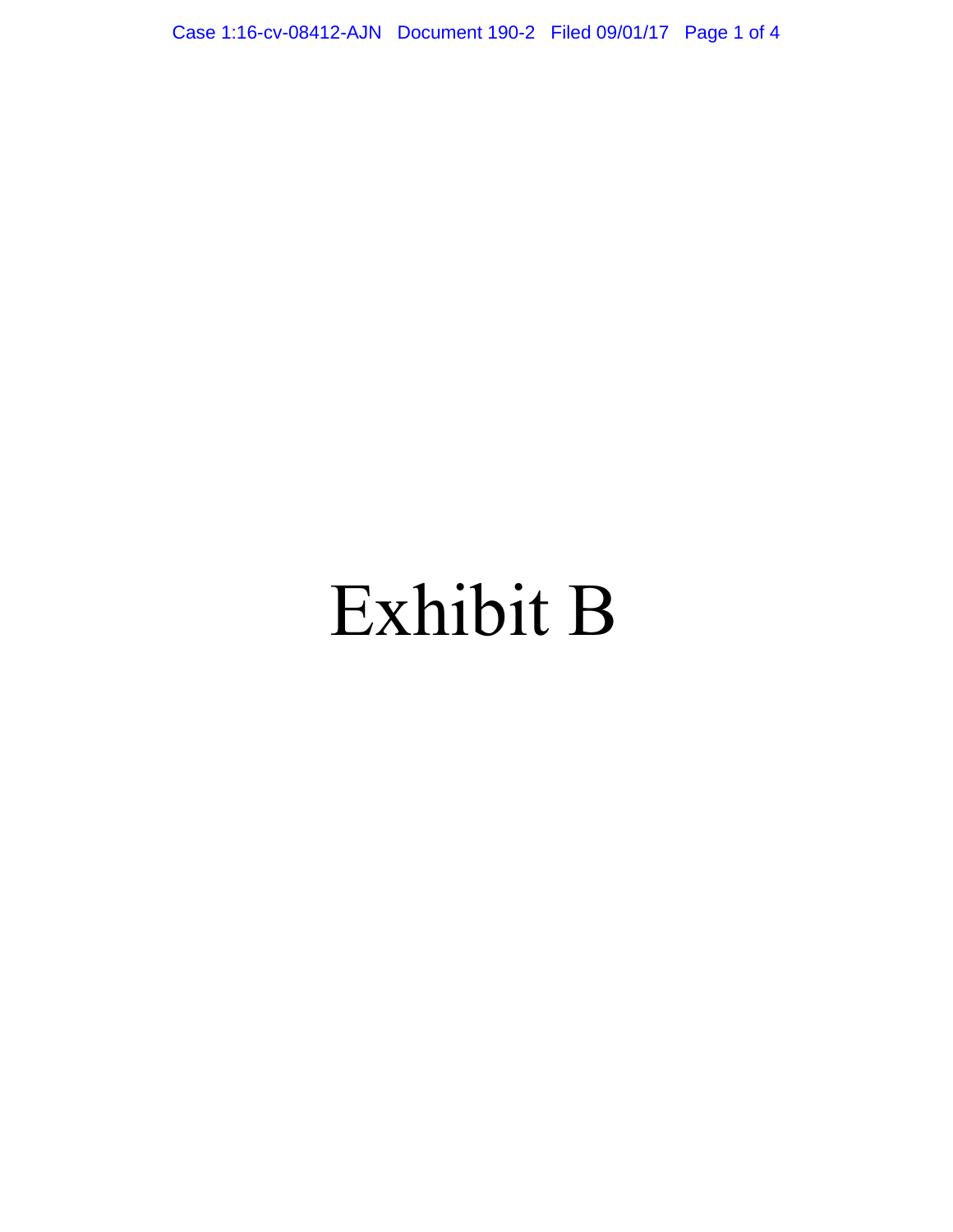| <b>Carrier</b> | <b>Tracking No. or</b><br><b>Nickname</b> | <b>Shipper</b><br>city, state | Ship (P/U)<br>date | <b>Status</b>    | <b>Recipient city,</b><br>state | <b>Delivery</b><br>date | <b>Signature</b><br>image |
|----------------|-------------------------------------------|-------------------------------|--------------------|------------------|---------------------------------|-------------------------|---------------------------|
| FedEx          | 724681040537                              | Seattle,<br><b>WA</b>         | 6/2/2017           | <b>Delivered</b> | Washington,<br><b>DC</b>        | 6/5/2017<br>10:12       | Yes                       |
| <b>FedEx</b>   | 724681040559                              | Seattle,<br><b>WA</b>         | 6/2/2017           | <b>Delivered</b> | Anchorage,<br>AK                | 6/5/2017<br>9:35        | Yes                       |
| FedEx          | 724681040560                              | Seattle,<br><b>WA</b>         | 6/2/2017           | <b>Delivered</b> | Little Rock, AR                 | 6/5/2017<br>10:12       | Yes                       |
| <b>FedEx</b>   | 724681040570                              | Seattle,<br><b>WA</b>         | 6/2/2017           | <b>Delivered</b> | Phoenix, AZ                     | 6/5/2017<br>10:09       | Yes                       |
| <b>FedEx</b>   | 724681040581                              | Seattle,<br><b>WA</b>         | 6/2/2017           | <b>Delivered</b> | San Francisco,<br><b>CA</b>     | 6/5/2017<br>12:36       | Yes                       |
| FedEx          | 724681040592                              | Seattle,<br><b>WA</b>         | 6/2/2017           | <b>Delivered</b> | Denver, CO                      | 6/5/2017<br>10:21       | Yes                       |
| <b>FedEx</b>   | 724681040607                              | Seattle,<br><b>WA</b>         | 6/2/2017           | <b>Delivered</b> | Hartford, CT                    | 6/5/2017<br>8:50        | Yes                       |
| <b>FedEx</b>   | 724681040618                              | Seattle,<br><b>WA</b>         | 6/2/2017           | <b>Delivered</b> | Wilmington,<br>DE               | 6/5/2017<br>9:05        | Yes                       |
| <b>FedEx</b>   | 724681040629                              | Seattle,<br><b>WA</b>         | 6/2/2017           | <b>Delivered</b> | Washington,<br><b>DC</b>        | 6/5/2017<br>9:00        | Yes                       |
| <b>FedEx</b>   | 724681040630                              | Seattle,<br><b>WA</b>         | 6/2/2017           | <b>Delivered</b> | Tallahassee,<br>FL.             | 6/5/2017<br>10:21       | Yes                       |
| FedEx          | 724681040640                              | Seattle,<br><b>WA</b>         | 6/2/2017           | <b>Delivered</b> | Atlanta, GA                     | 6/5/2017<br>8:12        | Yes                       |
| <b>FedEx</b>   | 724681040662                              | Seattle,<br><b>WA</b>         | 6/2/2017           | <b>Delivered</b> | Des Moines,<br>IA               | 6/5/2017<br>9:13        | Yes                       |
| FedEx          | 724681040673                              | Seattle,<br><b>WA</b>         | 6/2/2017           | <b>Delivered</b> | Boise, ID                       | 6/5/2017<br>10:20       | Yes                       |
| FedEx          | 724681040684                              | Seattle,<br><b>WA</b>         | 6/2/2017           | <b>Delivered</b> | Springfield, IL                 | 6/5/2017<br>8:40        | Yes                       |
| FedEx          | 724681040695                              | Seattle,<br><b>WA</b>         | 6/2/2017           | <b>Delivered</b> | Indianapolis,<br>IN             | 6/5/2017<br>9:51        | Yes                       |
| FedEx          | 724681040700                              | Seattle,<br><b>WA</b>         | 6/2/2017           | <b>Delivered</b> | Topeka, KS                      | 6/5/2017<br>9:27        | Yes                       |
| FedEx          | 724681040710                              | Seattle,<br><b>WA</b>         | 6/2/2017           | <b>Delivered</b> | Frankfort, KY                   | 6/5/2017<br>10:13       | Yes                       |
| FedEx          | 724681040721                              | Seattle,<br><b>WA</b>         | 6/2/2017           | <b>Delivered</b> | Baton Rouge,<br>LA              | 6/5/2017<br>10:14       | Yes                       |
| FedEx          | 724681040732                              | Seattle,<br><b>WA</b>         | 6/2/2017           | <b>Delivered</b> | Boston, MA                      | 6/5/2017<br>10:15       | Yes                       |
| FedEx          | 724681040743                              | Seattle,<br><b>WA</b>         | 6/2/2017           | <b>Delivered</b> | Baltimore, MD                   | 6/5/2017<br>9:00        | Yes                       |
| FedEx          | 724681040754                              | Seattle,<br><b>WA</b>         | 6/2/2017           | <b>Delivered</b> | Augusta, ME                     | 6/5/2017<br>10:10       | Yes                       |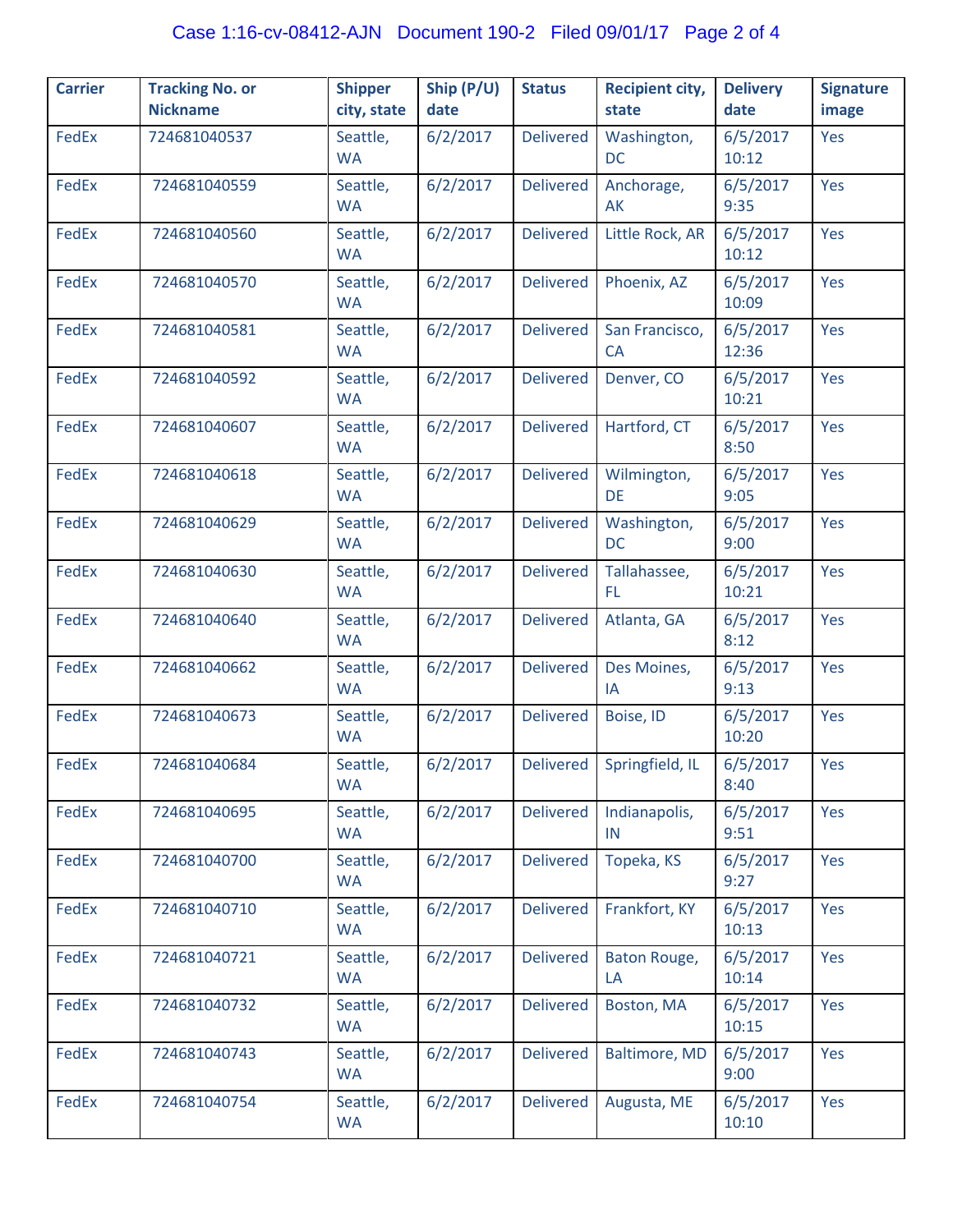## Case 1:16-cv-08412-AJN Document 190-2 Filed 09/01/17 Page 3 of 4

| FedEx | 724681040765 | Seattle,<br><b>WA</b> | 6/2/2017 | <b>Delivered</b> | Lansing, MI                  | 6/5/2017<br>9:30  | Yes |
|-------|--------------|-----------------------|----------|------------------|------------------------------|-------------------|-----|
| FedEx | 724681040776 | Seattle,<br><b>WA</b> | 6/2/2017 | <b>Delivered</b> | St. Paul, MN                 | 6/5/2017<br>8:44  | Yes |
| FedEx | 724681040787 | Seattle,<br><b>WA</b> | 6/2/2017 | <b>Delivered</b> | Jefferson City,<br><b>MO</b> | 6/5/2017<br>9:07  | Yes |
| FedEx | 724681040798 | Seattle,<br><b>WA</b> | 6/2/2017 | <b>Delivered</b> | Jackson, MS                  | 6/5/2017<br>10:10 | Yes |
| FedEx | 724681040802 | Seattle,<br><b>WA</b> | 6/2/2017 | <b>Delivered</b> | Helena, MT                   | 6/5/2017<br>9:59  | Yes |
| FedEx | 724681040813 | Seattle,<br><b>WA</b> | 6/2/2017 | <b>Delivered</b> | Raleigh, NC                  | 6/5/2017<br>8:53  | Yes |
| FedEx | 724681040824 | Seattle,<br><b>WA</b> | 6/2/2017 | <b>Delivered</b> | <b>Bismarck, ND</b>          | 6/5/2017<br>9:27  | Yes |
| FedEx | 724681040835 | Seattle,<br><b>WA</b> | 6/2/2017 | <b>Delivered</b> | Lincoln, NE                  | 6/5/2017<br>8:41  | Yes |
| FedEx | 724681040846 | Seattle,<br><b>WA</b> | 6/2/2017 | <b>Delivered</b> | Concord, NH                  | 6/5/2017<br>10:08 | Yes |
| FedEx | 724681040857 | Seattle,<br><b>WA</b> | 6/2/2017 | <b>Delivered</b> | Trenton, NJ                  | 6/5/2017<br>10:46 | Yes |
| FedEx | 724681040868 | Seattle,<br><b>WA</b> | 6/2/2017 | <b>Delivered</b> | Santa Fe, NM                 | 6/5/2017<br>9:40  | Yes |
| FedEx | 724681040879 | Seattle,<br><b>WA</b> | 6/2/2017 | <b>Delivered</b> | Carson City,<br><b>NV</b>    | 6/5/2017<br>10:02 | Yes |
| FedEx | 724681040880 | Seattle,<br><b>WA</b> | 6/2/2017 | <b>Delivered</b> | Albany, NY                   | 6/5/2017<br>9:03  | Yes |
| FedEx | 724681040890 | Seattle,<br><b>WA</b> | 6/2/2017 | <b>Delivered</b> | Columbus, OH                 | 6/5/2017<br>10:24 | Yes |
| FedEx | 724681040905 | Seattle,<br><b>WA</b> | 6/2/2017 | Delivered        | Oklahoma<br>City, OK         | 6/5/2017<br>9:14  | Yes |
| FedEx | 724681040916 | Seattle,<br><b>WA</b> | 6/2/2017 | <b>Delivered</b> | Salem, OR                    | 6/5/2017<br>8:51  | Yes |
| FedEx | 724681040927 | Seattle,<br><b>WA</b> | 6/2/2017 | <b>Delivered</b> | Harrisburg, PA               | 6/5/2017<br>10:16 | Yes |
| FedEx | 724681040938 | Seattle,<br><b>WA</b> | 6/2/2017 | <b>Delivered</b> | Providence, RI               | 6/5/2017<br>9:09  | Yes |
| FedEx | 724681040949 | Seattle,<br><b>WA</b> | 6/2/2017 | <b>Delivered</b> | Columbia, SC                 | 6/5/2017<br>8:47  | Yes |
| FedEx | 724681040950 | Seattle,<br><b>WA</b> | 6/2/2017 | <b>Delivered</b> | Pierre, SD                   | 6/5/2017<br>9:43  | Yes |
| FedEx | 724681040960 | Seattle,<br><b>WA</b> | 6/2/2017 | <b>Delivered</b> | Austin, TX                   | 6/5/2017<br>10:05 | Yes |
| FedEx | 724681040971 | Seattle,<br><b>WA</b> | 6/2/2017 | <b>Delivered</b> | Salt Lake City,<br><b>UT</b> | 6/5/2017<br>10:28 | Yes |
| FedEx | 724681040982 | Seattle,<br><b>WA</b> | 6/2/2017 | <b>Delivered</b> | Richmond, VA                 | 6/5/2017<br>8:54  | Yes |